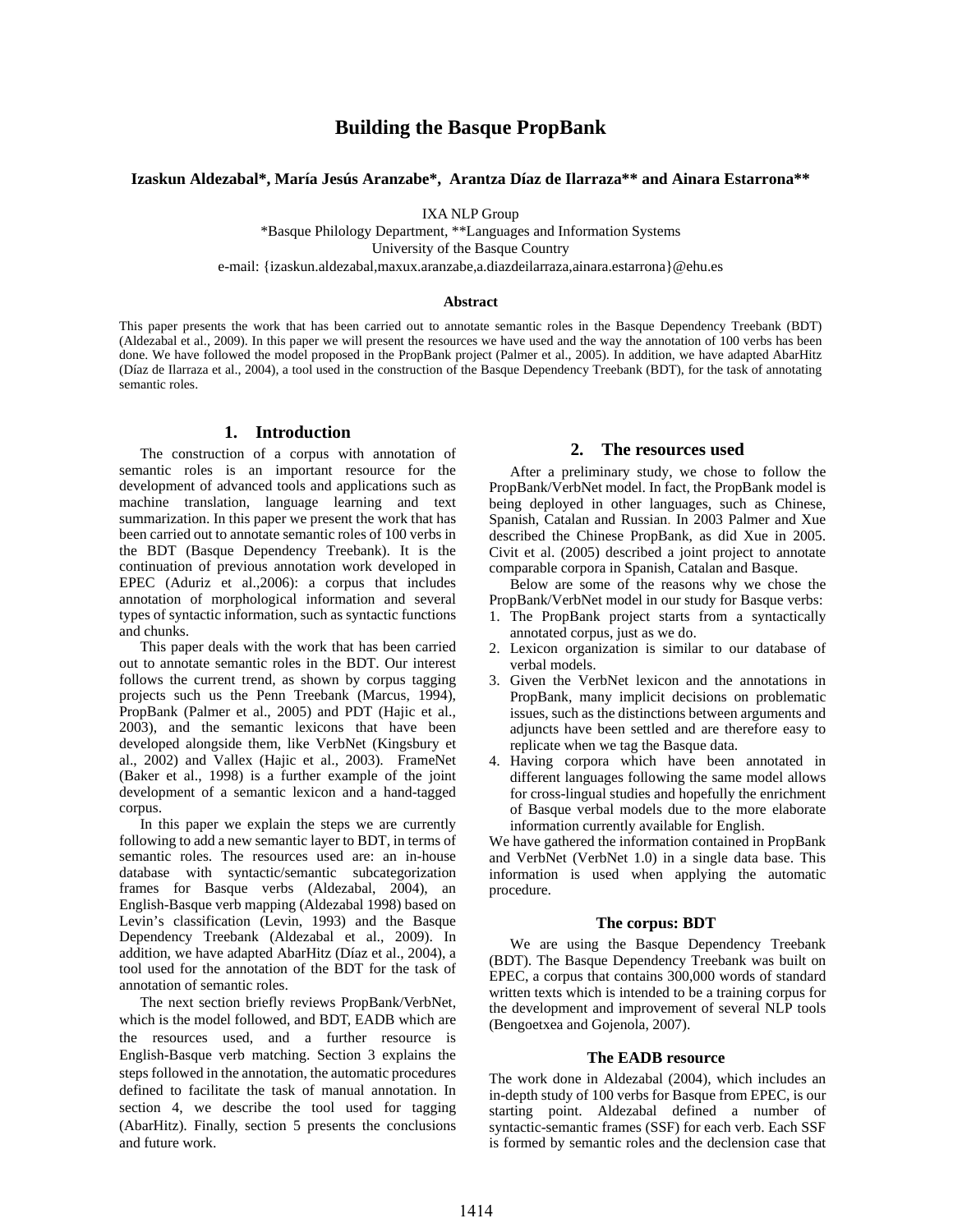syntactically performs this role. The SSFs that have the same semantic roles define a coarse-grained verbal sense and are considered syntactic variants of an alternation. Different sets of semantic roles reflect different senses. This is similar to the PropBank model, where each of the syntactic variants (similar to a frame) pertains to a verbal sense (similar to a roleset).

Aldezabal defined a specific inventory of semantic roles; the set of semantic roles associated with a verb identifies the different meanings of that verb. In addition, Aldezabal identified a detailed set of types of general predicates to facilitate the classification of verbs from a broad perspective in such a way that the meaning of the verbs is expressed from a cognitive point of view. Typically we will call "alternation" the different syntactic structures represented by the same semantic predicate.

#### **The mapping between Basque and English verbs based on Levin's classification**

In Aldezabal (1998), English and Basque verbs are compared based on Levin's alternations and classification. For this purpose, all of the verbs in Levin (1993) were translated first taking into account the semantic class and then paying attention to the similarity of the syntactic structure of verbs in English and Basque. The main advantage of having linked the Basque verbs to Levin's classes comes from the fact that other resources like PropBank and VerbNet lexicon are linked to Levin's classes and contain information about semantic roles.

## **3. The annotation process**

When constructing BDT we followed a dependency based syntactic formalism which provides a straightforward way for expressing semantic relations. So, the corpus annotated in this way constitutes a good base for tackling the next steps in the analysis-chain, such as verb valence and thematic role studies (Agirre et al., 2006b).

The process of manual annotation of semantic roles associated to verbs will begin with the tagging of 100 verbs contained in the corpus where the most frequent ones are included. The sentences of the corpus are grouped according to the verbs which belong to it.

In this preliminary study we did not want to consider light and modal verbs which will be treated in more depth later. That is the case of *egin*  $(= 'do')$  and *izan*  $(= 'be')$ , which are the two most frequent verbs in the corpus.

Once we have finished the 100 verbs, we are going to continue with the rest of the verbs.

#### **The pre-process: comparison of the Levin classes in our mapping and the PropBank data-base**

As explained before, we have the English equivalent of a Basque verb in terms of Levin's class so we were able to obtain automatically the PropBank/VerbNet information for each verb which was looked at from the paid data-base, based on Levin class.

However, since our mapping was done some time ago, Levin's classes in PropBank/VerbNet have been revised and consequently new classes and subclasses have been added, erased and modified. Thus, we implemented a simple algorithm to compare our previous assignment of Levin's classes and the new classes in PropBank/VerbNet. After comparing we have detected four cases.

- **equal**: represents the case in which the identification of the class for a verb has not changed since the mapping was done. For instance, "to say" and "to go" continue being in 37.7 and 47.7 classes respectively. This option represents 51% of the cases.
- subclass: a new subclass has been defined in PropBank. (6%)
- **changed**: a Levin class in PropBank has changed and there is not a direct coincidence between our mapping and the one in PropBank. (2%)
- **missing**: the verb is not included in PropBank or it has not been assigned to any Levin class. (41%)

Table 1 shows a sample of the results of the comparison between our mapping and PropBank regarding Levin's classes.

| Levin's<br>verbs | Levin's<br>classes | Aldezabal's<br>work (1998)    | <b>Results</b>  |
|------------------|--------------------|-------------------------------|-----------------|
| burden           | 13.4.2             | zamatu/aspertu                | <b>CHANGED</b>  |
| glom             | 22.3               |                               | <b>MISSING</b>  |
| glue             | 22.4               | erantsi, kolatu               | <b>EOUAL</b>    |
| glutenize        | 45.4               |                               | <b>MISSING</b>  |
| go               | 47.7               | joan                          | <b>EOUAL</b>    |
| go               | 51.1               | joan                          | <b>SUBCLASS</b> |
| gobble           | 38                 | glu-glu egin                  | <b>EQUAL</b>    |
| gobble           | 39.3               | irentsi                       | <b>EOUAL</b>    |
| goggle           | 30.3               | moduan<br>liluratu            | <b>MISSING</b>  |
|                  |                    | begiratu                      |                 |
| gondola          | 51.4.1             | gondolaz<br>ibili/joan/eraman | <b>MISSING</b>  |

Table 1: the link between verbs in Levin (1993) and Basque.

This first step in annotation will deal with the first and second cases (57% of the cases) that cover 46% of the EPEC Corpus, leaving the rest to future study.

## **Representation of the semantic information (the definition of the tag)**

From the set of dependency relations associated to a clause, we will take those relations that are candidates to be arguments or adjuncts of the verb<sup>1</sup> We denominate the semantic tag defined "arg\_info" and it is composed by the following fields (explained in the order of appearence):

- **VN** (VerbNet/PropBank verb): the English verb and its PropBank number in "VerbNet-PropBank". Example: go\_01.
- **V** (Verb): main verb,head of the relation
- **Treated Element** (TE): the element depending on the head that will be the adjunct or the argument.
- VAL (valence): value that identifies arguments or adjuncts: arg0, arg1, arg2, arg3, arg4, argmod.
- VNrol (role in VerbNet): the roles usually associated with the numbered arguments and adjuncts in PropBank (Arg0: agent, experiencer, …).

<sup>-</sup>1 The relations considered are: ncsubj, ncobj, nczobj, ncmod, ncpred (non-clausal subject, object, indirect object, …), ccomp\_obj, ccomp\_subj, cmod (clausal finite object, subject, modifier), xcomp\_obj, xcomp\_subj, xcomp\_zobj, xmod, xpred (clausal non-finite object, subject, indirect object, …).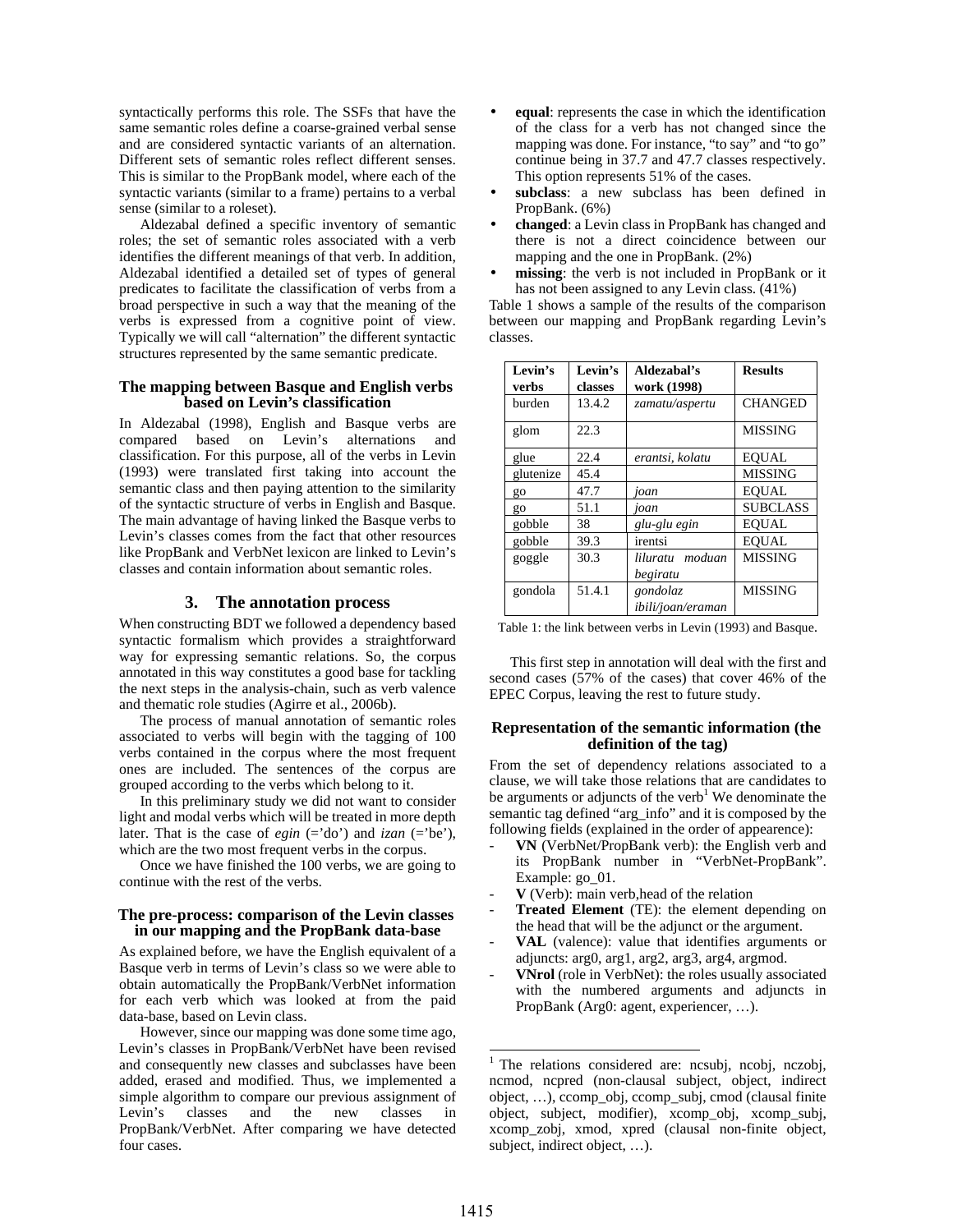- **EADBrol**: semantic role according to EAD roleset (theme, state, location, experiencer, etc.)
- **HM** (Selectional Restriction). Up to now we only consider [+animate], [-animate], [+count], [- count],  $[-{\text{hum}}], [-{\text{hum}}]$

The example illustrates the arg\_info tag corresponding to the ncmod dependency between verb *joan* ("to go") and argument in adlative case *Argentinara* ("to Argentina") in the sentence:

*"Argentinara joan zen taldea egongo da Pau Orthezen kontra"<sup>2</sup>*

arg\_info: (go\_01, joan, *Argentinara<sup>3</sup>* , Arg4, Destination, end\_location, -<sup>4</sup>).

#### **Enriching the BDT with information contained in the EADB**

The sentences in the corpus containing the selected verbs are taken and the corresponding role tag is automatically created for each one of the syntactic occurrences of the arguments, according to the information contained in the EADB and based on the declension case.

In this way, arguments with non-ambiguous declension cases are automatically annotated. The ambiguous cases must be disambiguated by hand by the annotator. There is, however, an automatic proposal with all the possible tags available.

## **Visualizing the information of PropBank/VerbNet during the semantic annotating of the BDT**

Based on the matching between Basque verbs and Levin's classes done in Aldezabal (1998), the revision of the matching, and the BDT already built, we decided to use the information contained in VerbNet/PropBank (accessible by the Levin class) in such a way that the human tagger can easily identify the sense and the roles to be used when tagging the treated verb, without analyzing the whole database.

The tool for tagging we have developed (see more details section 4) facilitates the human annotator to visualize the information contained in PropBank/VerbNet and associate it to the verb which is being tagged.

## **4. AbarHitz, the tool for tagging**

AbarHitz is a tool designed to help the linguists in the manual annotation process of the BDT. AbarHitz has been implemented to assist during the definition of dependencies among the words of the sentence.

Similar tools have been implemented with the same aim as the AbarHitz; Annotation Graph Toolkit (AGTK) (Bird et *al.*, 2002), TREPIL Treebanking Interface (Rosén et *al.*, 2005) are some examples. It is important to emphasize that the design of AbarHitz follows the general annotation schema we established for representing linguistic information and it is part of a general environment we have developed so far in which general processors and resources have been integrated.

AbarHitz communicates with the user by means of a friendly interface providing the following facilities: i) it visualizes the morphosyntactic information obtained so far; ii) it graphically visualizes the dependency-tree for each sentence and iii) it provides an environment for syntactic checking while tagging.

#### **Adapting AbarHitz to the tagging of semantic roles**

A recent enhancement of AbarHitz facilitates the semantic annotation by offering the linguist new options:

- It provides the information associated with the verb being tagged, contained in PropBank and VerbNet by displaying information from PropBank/VerbNet, on the right side of the window.
- 2. It provides new "incomplete" "arg\_info" relations to be fulfilled by the annotator. We say "incomplete" because some of the arguments of the relation have been automatically obtained while others remain unspecified. Although the system doesn't provide all the "arg\_info" relation complete, the approach has been proved to be very helpful to the linguists.

Figure 1 shows a screenshot of the tool AbarHitz. AbarHitz has been developed in Java; it follows a modular design in order to be a portable and easily maintained tool. It can be used with Microsoft Windows, Linux and Unix.

## **5. Conclusions**

We have presented the work being carried out on the annotation of semantic roles in the BDT, a dependency-based annotated Treebank. Some automatic and manual procedures have been developed in order to facilitate the annotation process. The idea is to present the human taggers with a pre-tagged version of the corpus.

We tagged about 12,000 words of the corpus and we have defined general criteria for the tagging process. Structured and detailed set of guidelines for taggers and lexicon editors have been defined. However, it is a task that needs continuous updating, as new verbs are analyzed.

Our database of verbal models was a good starting point for the tagging task. We are detecting differences with English verbs regarding the status of arguments and adjuncts, due to different basic criteria, but those can be easily adjusted.

In the future we want to focus on the application of automatic methods for role tagging.

#### **6. Acknowledgements**

This work has been partially funded by the Spanish Government (EPEC-RS project, HUM2004-21127-E) and (IMLT, TIN2007-63173).

## **7. References**

Aduriz I., Aranzabe M.J., Arriola J.M, Atutxa A., Díaz de Ilarraza A., Ezeiza N., Gojenola K., Oronoz M., Soroa A., Urizar R. (2006). Methodology and steps towards the construction of EPEC, a corpus of written Basque tagged at morphological and syntactic levels for the automatic processing. In Andrew Wilson, Paul Rayson and Dawn Archer (eds.), *Corpus Linguistics Around* 

<sup>&</sup>lt;sup>2</sup> The team that went to Argentina will play against Pau **Orthez** 

<sup>&</sup>lt;sup>3</sup> to Argentina (PP)

<sup>4</sup> When we are not sure of a value or we think it is not necessary to define it, we put the null mark ("-").